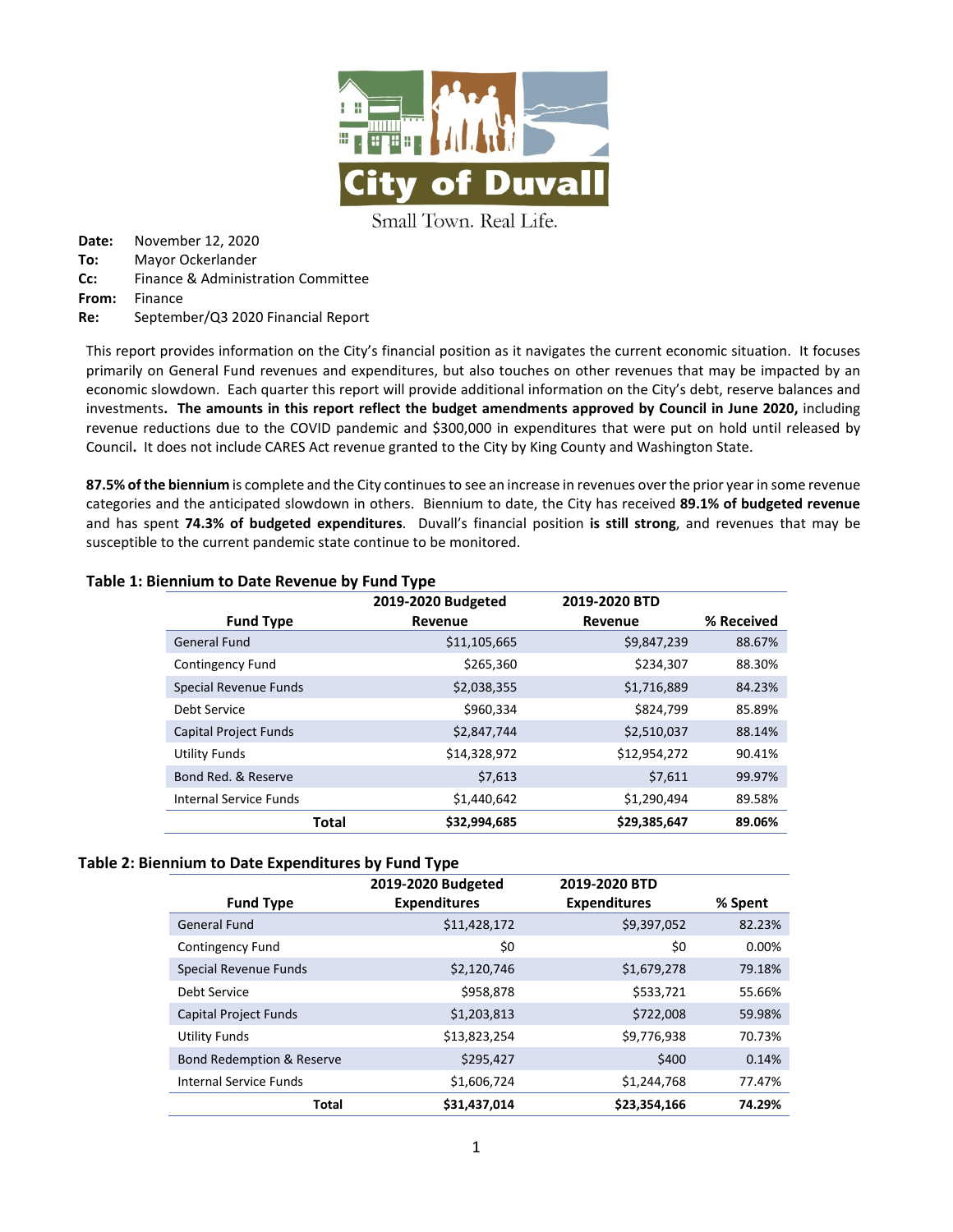## **General Fund Revenues**

**General Fund Tax Revenue**

The City receives 72% of its General Fund revenues from **taxes**. As of the end of September 2020, 86.4% of budgeted tax revenue had been received.

**Property tax** is the General Fund's largest and most reliable source of revenue. Property taxes are due in two payments with April 30<sup>th</sup> and November 2<sup>nd</sup> deadlines. Due to the COVID-19 outbreak, King County extended the April 30<sup>th</sup> property tax deadline to June  $1<sup>st</sup>$  for those who pay the County directly, rather than through their mortgage. The November  $2<sup>nd</sup>$  deadline for the 2<sup>nd</sup> half of taxes has not been extended. By the end of September 2020, the City had received 76.8% of its property tax levy.

|                                   | Amended       |             |             | %         | Thru Sept.  | Thru Sept.  |              |
|-----------------------------------|---------------|-------------|-------------|-----------|-------------|-------------|--------------|
|                                   | <b>Budget</b> | Actual      | Remaining   | Collected | 2019        | 2020        | $%$ $\Delta$ |
| Property Taxes - Levy Lid Lift    | \$738,080     | \$567,303   | \$170,777   | 76.9%     | \$184,520   | \$199,356   | 8%           |
| Real & Personal Property Taxes    | \$2,451,561   | \$1,882,610 | \$568,951   | 76.8%     | \$623,490   | \$679,660   | 9%           |
| <b>Total GF Property Tax</b>      | \$3,189,641   | \$2,449,913 | \$739,727   | 76.8%     | \$808,010   | \$879,016   | 9%           |
| Local Retail Sales & Use Taxes    | \$2,049,950   | \$2,001,627 | \$48,323    | 97.6%     | \$813,139   | \$867,207   | 7%           |
| Affordable Housing Sales Tax      | \$0           | \$2,743     |             |           | \$0         | \$2,743     |              |
| Sales Tax-Crim Justice-LOCAL      | \$399,930     | \$406,688   | $-$6,758$   | 101.7%    | \$177,320   | \$166,405   | -6%          |
| <b>Business Tax - Electricity</b> | \$555,000     | \$476,843   | \$78,157    | 85.9%     | \$206,813   | \$208,072   | 1%           |
| Interfund Utility Tax - Water     | \$403,000     | \$319,179   | \$83,821    | 79.2%     | \$146,598   | \$123,478   | $-16%$       |
| <b>Business Tax - Natural Gas</b> | \$231,000     | \$220,493   | \$10,507    | 95.5%     | \$92,660    | \$105,574   | 14%          |
| Interfund Utility Tax - Sewer     | \$494,000     | \$424,999   | \$69,001    | 86.0%     | \$187,961   | \$173,431   | -8%          |
| <b>Business Tax - Garbage</b>     | \$205,000     | \$202,361   | \$2,639     | 98.7%     | \$87,258    | \$87,881    | 1%           |
| <b>Business Tax - TV Cable</b>    | \$120,000     | \$103,895   | \$16,105    | 86.6%     | \$38,635    | \$43,985    | 14%          |
| <b>Business Tax - Telephone</b>   | \$210,000     | \$173,568   | \$36,432    | 82.7%     | \$79,835    | \$69,002    | $-14%$       |
| Interfund Utility Tax - Storm     | \$153,500     | \$131,576   | \$21,924    | 85.7%     | \$58,141    | \$53,858    | $-7%$        |
| <b>Gambling Tax</b>               | \$18,400      | \$25,990    | -\$7,590    | 141.2%    | \$2,329     | \$13,972    | 500%         |
| Leasehold Excise Tax              | \$1,400       | \$1,024     | \$376       | 73.2%     | \$535       | \$330       | -38%         |
| Total GF Tax w/o Property Tax     | \$4,841,180   | \$4,490,987 | \$352,935   | 92.8%     | \$1,891,225 | \$1,915,938 | 1%           |
| <b>Total GF Tax Revenue</b>       | \$8,030,821   | \$6,940,900 | \$1,092,663 | 86.4%     | \$2,699,235 | \$2,794,955 | 4%           |

The General Fund's second largest source of revenue is **utility tax.** Revenue from utility tax is generally stable, but taxes on natural gas, electricity and water are affected by weather. Biennium to date, the City has collected 86.57%, or \$2,052,915 of budgeted utility tax**.** Year to date **interfund utility tax** is 4% lower in 2020 than in 2019 due to the timing of payments.

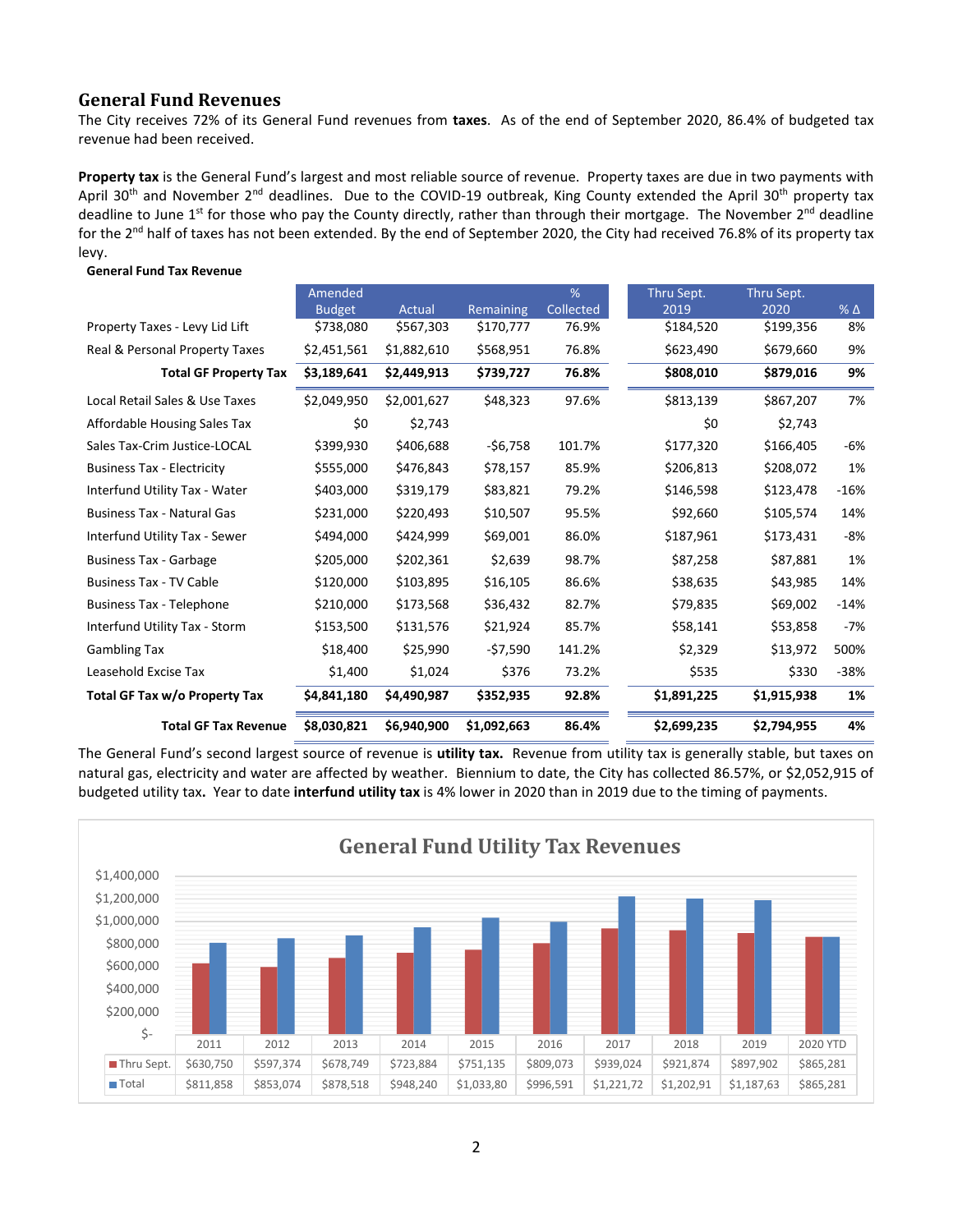**Sales tax** is the General Fund's third largest source of revenue. The City receives sales tax revenue two months after it is collected by businesses, so September receipts were from sales incurred in July. Sales tax received in September 2020 was 14.7%, or \$15,135, higher than same month in 2019. Year to date, the City has collected 6.6% more in sales tax than in the same time period in 2019. The City is on track to **exceed its biennial sales tax revenue forecast by over \$250,000.**



The City's largest source of sales tax revenue comes from **retail trade,** which increased by 41.7%, or \$14,006, compared to the same month in 2019, and is up 27.8% year to date. **Construction**, the City's second largest source of sales tax, decreased by 17.3% over the same month in the prior year, which is less than in August, and is down 15.5% year to date. **Accommodation and food services**, which includes restaurants and bars, is the third largest source of sales tax revenue in the City, showed a decrease of 4.3% over the same period in the prior year, and is down 8.2% year to date. The category **Admin & Support of Waste Mgmt & Remedial Svcs** has seen an increase primarily due to web-based support services.

The amounts in the table below do not have the administrative fee charged by the Department of Revenue removed, whereas the amounts in the chart above are net of the fee.

|                                               | <b>Thru Sept</b> | Thru Sept.   |                 |          |
|-----------------------------------------------|------------------|--------------|-----------------|----------|
| <b>NAICS Category</b>                         | 2019             | 2020         | Δ               | Δ%       |
| <b>Retail Trade</b>                           | \$279.781        | \$357,672    | \$<br>77.890    | 27.8%    |
| Construction                                  | \$220.572        | \$186,376    | \$<br>(34, 196) | $-15.5%$ |
| <b>Accommodation &amp; Food Services</b>      | \$<br>88,929     | \$<br>81.641 | \$<br>(7, 288)  | $-8.2%$  |
| Admin & Support of Waste Mgmt & Remedial Svcs | \$<br>51,603     | \$<br>67,469 | \$<br>15,866    | 30.7%    |
| <b>Wholesale Trade</b>                        | \$<br>34,892     | \$<br>39,910 | \$<br>5,018     | 14.4%    |
| Information/Communication                     | \$<br>32,787     | \$<br>39,291 | \$<br>6,504     | 19.8%    |
| Other Services (except Public Administration) | \$<br>23,523     | \$<br>20,834 | \$<br>(2,689)   | $-11.4%$ |
| Professional, Scientific, & Technical Svcs    | \$<br>15,794     | \$<br>18,577 | \$<br>2,783     | 17.6%    |
| Manufacturing                                 | \$<br>19,235     | \$<br>16,279 | \$<br>(2,956)   | $-15.4%$ |
| Miscellaneous                                 | \$<br>15,677     | \$<br>11,697 | \$<br>(3,980)   | $-25.4%$ |
| Real Estate & Rental & Leasing                | \$<br>10,579     | \$<br>10,839 | \$<br>260       | 2.5%     |
| Finance                                       | \$<br>11,080     | \$<br>10,647 | \$<br>(433)     | $-3.9%$  |
| Arts, Entertainment, & Recreation             | \$<br>9,012      | \$<br>4,163  | \$<br>(4,848)   | $-53.8%$ |
| <b>Educational Services</b>                   | \$<br>2,236      | \$<br>3,516  | \$<br>1,280     | 57.2%    |
| <b>Utilities</b>                              | \$<br>2,632      | \$<br>2,215  | \$<br>(418)     | $-15.9%$ |
| Agriculture, Forestry, Fishing & Hunting      | \$<br>695        | \$<br>1,745  | \$<br>1,051     | 151.2%   |
| Transportation & Warehousing                  | \$<br>156        | \$<br>991    | \$<br>835       | 535.3%   |
| Health Care & Social Assistance               | \$<br>1.041      | \$<br>671    | \$<br>(370)     | $-35.5%$ |
| Management of Companies & Enterprises         | \$<br>8          | \$<br>38     | \$<br>30        | 375.0%   |
| Mining                                        | \$<br>19         | \$<br>29     | \$<br>10        | 52.6%    |
| <b>Public Administration</b>                  | \$<br>107        | \$<br>14     | \$<br>(93)      | $-86.9%$ |
| <b>Total</b>                                  | \$820,358        | 5874,614     | \$<br>54,256    | 6.6%     |

2020 Jan - Sept. vs. 2019 Jan - Sept. 2020 Sales Tax by NAICS Category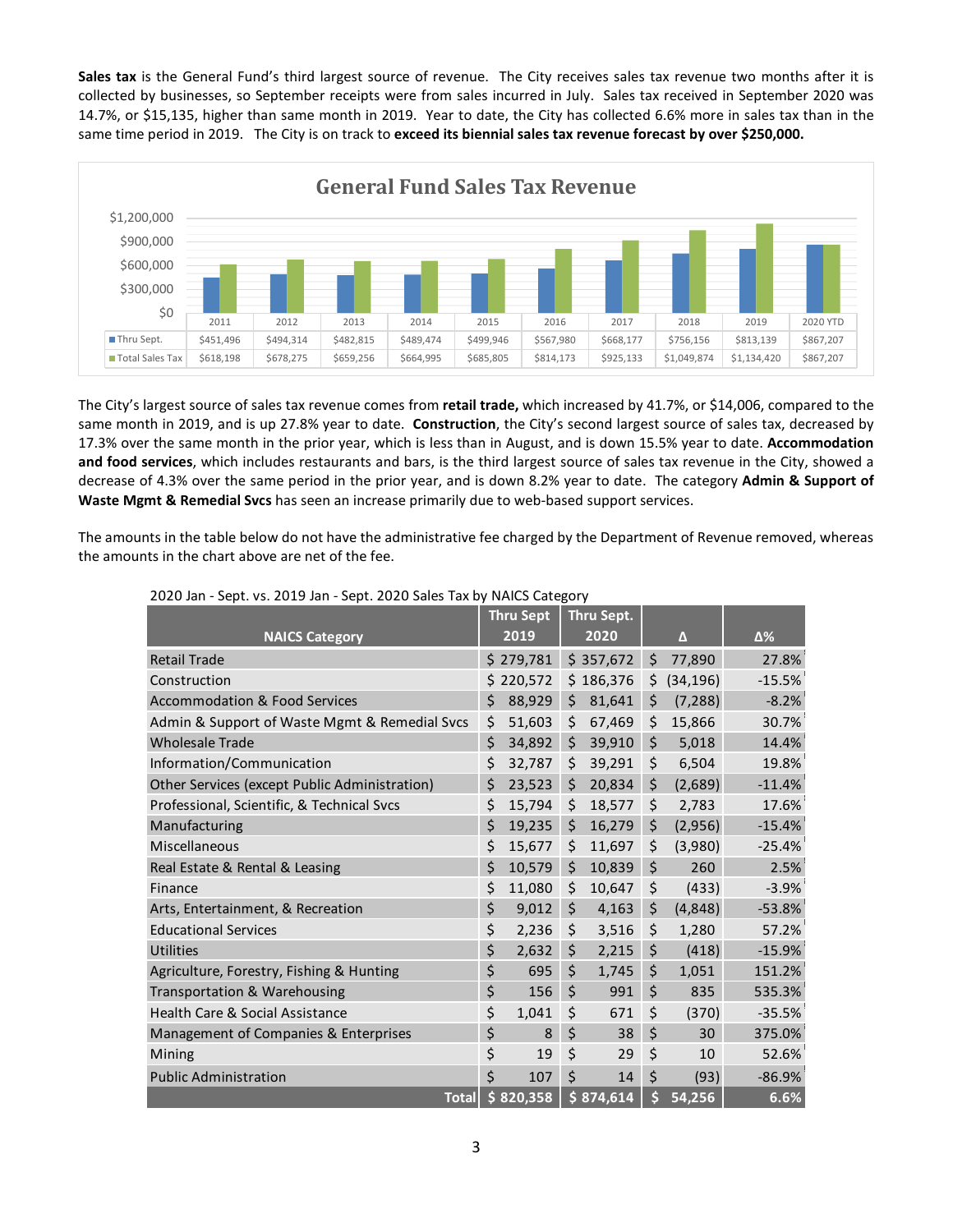8% of budgeted General Fund revenue comes from **licenses and permits**. By the end of September 2020, the City had received 86% of budgeted revenue, which was increased during the budget amendment process to reflect **building permits** that have already been received and will be processed through the end of 2020.

#### **General Fund Licensing and Permit Revenue**

|                                        | Amended<br><b>Budget</b> | Actual    | Remaining | %<br>Collected | Thru Sept.<br>2019 | Thru Sept.<br>2020 | $%$ $\Delta$ |
|----------------------------------------|--------------------------|-----------|-----------|----------------|--------------------|--------------------|--------------|
| <b>Fireworks Permits</b>               | \$400                    | \$300     | \$100     | 75.0%          | \$200              | \$100              |              |
| Fire Permits-Operational/Other         | \$5,250                  | \$0       | \$5,250   | 0.0%           | \$0                | \$0                |              |
| <b>Special Events Permits</b>          | \$2,000                  | \$1,275   | \$725     | 63.8%          | \$1,025            | \$25               | -98%         |
| Franchise Fees - Cable TV              | \$76,000                 | \$70,862  | \$5,138   | 93.2%          | \$32,789           | \$27,445           | $-16%$       |
| Franchise Fees - Garbage               | \$268,000                | \$250,110 | \$17,890  | 93.3%          | \$109,989          | \$104,776          | -5%          |
| <b>Business Licenses &amp; Permits</b> | \$84,000                 | \$65,474  | \$18,526  | 77.9%          | \$28,303           | \$27,550           | $-3%$        |
| <b>Building Permit Fees</b>            | \$649,480                | \$541,549 | \$107,931 | 83.4%          | \$195,911          | \$302,382          | 54%          |
| Permit Fee IT Surcharge                | \$74,000                 | \$68,109  | \$5,891   | 92.0%          | \$20,712           | \$39,603           | 91%          |
| <b>Concealed Weapons Permit Fees</b>   | \$3,500                  | \$1,989   | \$1,511   | 56.8%          | \$1,453            | \$243              | $-83%$       |
| <b>Total GF Licenses &amp; Permits</b> | \$1,162,630              | \$999,667 | \$162,963 | 86.0%          | \$390,383          | \$502,124          | 29%          |

Revenue from **charges for services** is 6.8% of the General Fund budget. By the end of September, the City had received 116.4% of its budgeted charges for services revenue. The revenue budget for **engineering fees** and **zoning and development fees** was increased during the budget amendment process to reflect revenues already received and will have to be increased during the end of the biennium budget adjustments. In May of 2020, the City changed the way it collected **plan check fees**, requiring partial payment with permit submittal, which is reflected in the increase over prior year. **Planning deposits** were formerly reported in the City's custodial fund. Changes to reporting requirements moved the revenue stream to the General Fund, which will be offset by an expenditure when the deposit is returned. The revenue received for **animal control and sheltering services**is offset by an expenditure. The increase in **Law Enforcement Services**is due to a payment for several years of security services provided by the City for the Park n Ride.

#### **General Fund Charges for Services Revenue**

|                                      | Amended       |             |             | %         | Thru Sept. | Thru Sept. |              |
|--------------------------------------|---------------|-------------|-------------|-----------|------------|------------|--------------|
|                                      | <b>Budget</b> | Actual      | Remaining   | Collected | 2019       | 2020       | $%$ $\Delta$ |
| Admin Fee-School/Rd/Park Imp         | \$7,350       | \$6,240     | \$1,110     | 85%       | \$1,950    | \$3,900    | 100%         |
| Admin Fee - Cell Tower Leases        | \$15,650      | \$8,887     | \$6,763     | 57%       | \$7,065    | \$1,042    | -85%         |
| Sale of Maps & Publications          | \$200         | \$133       | \$67        | 66%       | \$31       | \$27       | $-15%$       |
| Engineering Fees & Charges           | \$180,000     | \$220,301   | $-540,301$  | 122%      | \$70,159   | \$92,151   | 31%          |
| Admin Fee - Alcohol Use App          | \$0           | \$100       | $-5100$     |           | \$50       | \$25       | -50%         |
| <b>Law Enforcement Services</b>      | \$340         | \$6,389     | $-$6,049$   | 1878%     | \$0        | \$6,049    |              |
| <b>RSD School Officer</b>            | \$80,000      | \$82,588    | $-52,588$   | 103%      | \$42,336   | \$40,000   | -6%          |
| <b>Bldg Inspection Fees</b>          | \$3,000       | \$3,687     | $-5687$     | 123%      | \$1,250    | \$1,271    | 2%           |
| Animal Control & Shelter Servi       | \$1,683       | \$26,948    | $-525,265$  | 1601%     | \$0        | \$26,948   |              |
| <b>Planning Deposits</b>             | \$0           | \$46,280    | -\$46,280   |           | \$18,601   | \$41,456   | 123%         |
| Zoning, Subdivision, Dvlp Fees       | \$220,000     | \$255,910   | -\$35,910   | 116%      | \$103,225  | \$88,803   | $-14%$       |
| Fire Plan Review & Inspections       | \$20,000      | \$6,359     | \$13,641    | 32%       | \$3,435    | \$1,657    | $-52%$       |
| Plan Check Fees                      | \$375,000     | \$377,907   | $-52,907$   | 101%      | \$104,158  | \$250,736  | 141%         |
| Plan Check - Consultant Review       | \$0           | \$12,310    | $-512,310$  |           | \$0        | \$12,310   | 0%           |
| Stage Sponsorship Fees               | \$5,000       | \$5,000     | \$0         | 100%      | \$5,000    | \$0        | $-100%$      |
| Summerstage Sponsor Fees             | \$11,500      | \$11,711    | -\$211      | 102%      | \$9,250    | \$250      | -97%         |
| <b>Total GF Charges for Services</b> | \$919,723     | \$1,070,749 | $-5151,026$ | 116.4%    | \$366,510  | \$566,625  | 54.6%        |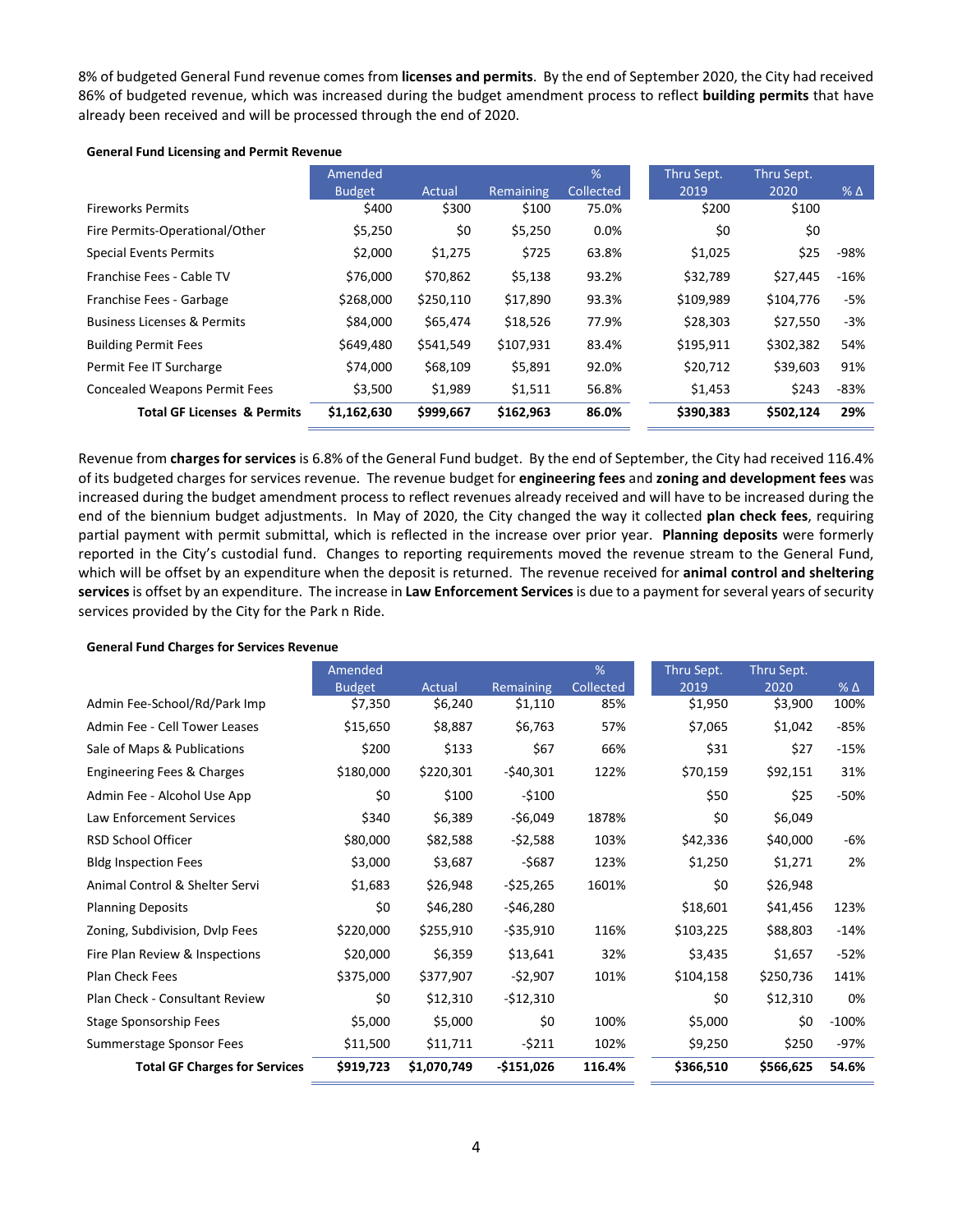# **General Fund Expenditures**

The City spent approximately 82% of its budgeted biennial General Fund expenditures as of the end of September 2020. Please note that December 2018 benefits were reported in January of 2019, so 2019 benefits are reported as \$33,776 higher that actual in the General Fund, and \$61,148 higher than actual in all funds combined.

See below for breakout by department and category. **Supplies, services and small tools and equipment** related to the COVID-19 have been broken out in the Expenditures by Department under "**Emergency Response". Salary and benefit** costs related to the outbreak remain embedded in individual departments for now. **Economic development** costs are higher than budgeted due to \$76,250 in Small Business Assistance Grants that were paid out in August and September.

#### **General Fund Budget vs Actual**

|                                   |    |                       |    |                   |            | <b>Thru</b>  | <b>Thru</b>  |        |
|-----------------------------------|----|-----------------------|----|-------------------|------------|--------------|--------------|--------|
|                                   |    | 2019-2020             |    | 09/30/2020        | <b>BTD</b> | September    | September    |        |
| <b>Revenues</b>                   |    | <b>Amended Budget</b> |    | <b>BTD Actual</b> | %          | 2019         | 2020         | % Δ    |
| <b>Beginning Fund Balance</b>     | Ś  | 2,132,480             | \$ | 2,132,480         | 100%       |              |              |        |
| <b>Taxes</b>                      |    | 8,030,821             |    | 6,940,900         | 86%        | 2,699,235    | 2,794,955    | 4%     |
| Licenses & Permits                |    | 1,162,630             |    | 999,667           | 86%        | 390,383      | 502,124      | 29%    |
| Intergov. Revenues                |    | 403,669               |    | 313,058           | 78%        | 115,852      | 135,267      | 17%    |
| Charges for Goods & Serv.         |    | 919,723               |    | 1,070,749         | 116%       | 366,510      | 566,625      | 55%    |
| Fines & Penalties                 |    | 76,900                |    | 50,026            | 65%        | 28,896       | 12,786       | $-56%$ |
| <b>Miscellaneous Revenues</b>     |    | 148,352               |    | 157,788           | 106%       | 82,893       | 55,098       | $-34%$ |
| Other                             |    | 363,570               |    | 315,050           | 87%        | 136,997      | 138,609      | 1%     |
| <b>Total Revenues</b>             | Ś  | 11,105,665            | Ś  | 9,847,239         | 89%        | \$3,820,766  | \$4,205,464  | 10.1%  |
|                                   |    |                       |    |                   |            | Thru         | <b>Thru</b>  |        |
|                                   |    | 2019-2020             |    | 09/30/2020        | <b>BTD</b> | September    | September    |        |
| <b>Expenditures by Dept.</b>      |    | <b>Amended Budget</b> |    | <b>BTD Actual</b> | %          | 2019         | 2020         | % Δ    |
| Legislative                       | Ś  | 178,941               | \$ | 144,202           | 81%        | \$<br>59,658 | \$<br>60,564 | 2%     |
| Executive                         |    | 188,575               |    | 156,074           | 83%        | 82,941       | 44,494       | $-46%$ |
| <b>Community Events</b>           |    | 64,550                |    | 79,371            | 123%       | 4,452        | 70,080       | 1474%  |
| Finance Dept.                     |    | 647,720               |    | 542,430           | 84%        | 235,464      | 205,728      | $-13%$ |
| Planning Dept.                    |    | 929,848               |    | 743,356           | 80%        | 334,061      | 289,513      | $-13%$ |
| <b>Building Dept.</b>             |    | 740,345               |    | 551,564           | 75%        | 189,023      | 276,972      | 47%    |
| Police Dept.                      |    | 5,275,903             |    | 4,354,347         | 83%        | 1,783,013    | 1,838,031    | 3%     |
| Economic Development              |    | 25,000                |    | 87,733            | 351%       |              | 76,250       |        |
| Recycling Dept.                   |    | 45,202                |    | 42,998            | 95%        | 22,112       | 20,459       | $-7%$  |
| Civil Service                     |    | 15,600                |    | 12,045            | 77%        | 6,149        | 4,485        | $-27%$ |
| Parks Dept.                       |    | 686,197               |    | 525,150           | 77%        | 224,493      | 198,230      | $-12%$ |
| <b>Cultural Commission</b>        |    | 83,900                |    | 44,599            | 53%        | 26,141       | 6,268        | $-76%$ |
| <b>City Mitigation Projects</b>   |    | 12,000                |    | 7,593             | 63%        | 2,389        | 4,297        | 80%    |
| <b>Engineering Dept.</b>          |    | 445,261               |    | 362,097           | 81%        | 135,831      | 155,158      | 14%    |
| Fire                              |    | 45,250                |    | 12,752            | 28%        |              |              |        |
| <b>Emergency Response</b>         |    | 40,000                |    | 76,171            | 190%       |              | 76,171       |        |
| Non-Departmental                  |    | 2,003,880             |    | 1,654,572         | 83%        | 701,957      | 724,853      | 3%     |
| <b>Total Expenditures</b>         | Ś  | 11,428,172            | \$ | 9,397,052         | 82%        | \$3,807,683  | \$4,051,553  | 6%     |
|                                   |    |                       |    |                   |            | Thru         | <b>Thru</b>  |        |
|                                   |    | 2019-2020             |    | 09/30/2020        | <b>BTD</b> | September    | September    |        |
| <b>Expenditures by Category</b>   |    | <b>Budget</b>         |    | <b>BTD Actual</b> | %          | 2019         | 2020         | % Δ    |
| <b>Salaries and Wages</b>         | Ś. | 4,740,914             | \$ | 4,068,884         | 86%        | \$1,701,012  | \$1,806,649  | 6%     |
| <b>Personnel Benefits</b>         |    | 1,885,632             |    | 1,551,546         | 82%        | 673,903      | 667,949      | $-1%$  |
| <b>Supplies</b>                   |    | 279,530               |    | 198,462           | 71%        | 44,083       | 116,178      | 164%   |
| <b>Services</b>                   |    | 3,561,213             |    | 2,731,452         | 77%        | 1,021,698    | 1,105,011    | 8%     |
| <b>Transfers Out/Deposits</b>     |    | 939,883               |    | 825,708           | 88%        | 366,987      | 355,766      | $-3%$  |
| Capital Outlays                   |    | 21,000                |    | 21,000            | 100%       | 0            | 0            | 0%     |
| <b>Total Expenditures</b>         | \$ | 11,428,172            | \$ | 9,397,052         | 82%        | \$3,807,683  | \$4,051,553  | 6%     |
| <b>Revenue minus Expenditures</b> | \$ | (322, 507)            | \$ | 450,187           |            | \$<br>13,083 | Ś<br>153,910 |        |
| <b>Ending Fund Balance</b>        | \$ | 1,809,973             | \$ | 2,582,667         | 143%       |              |              |        |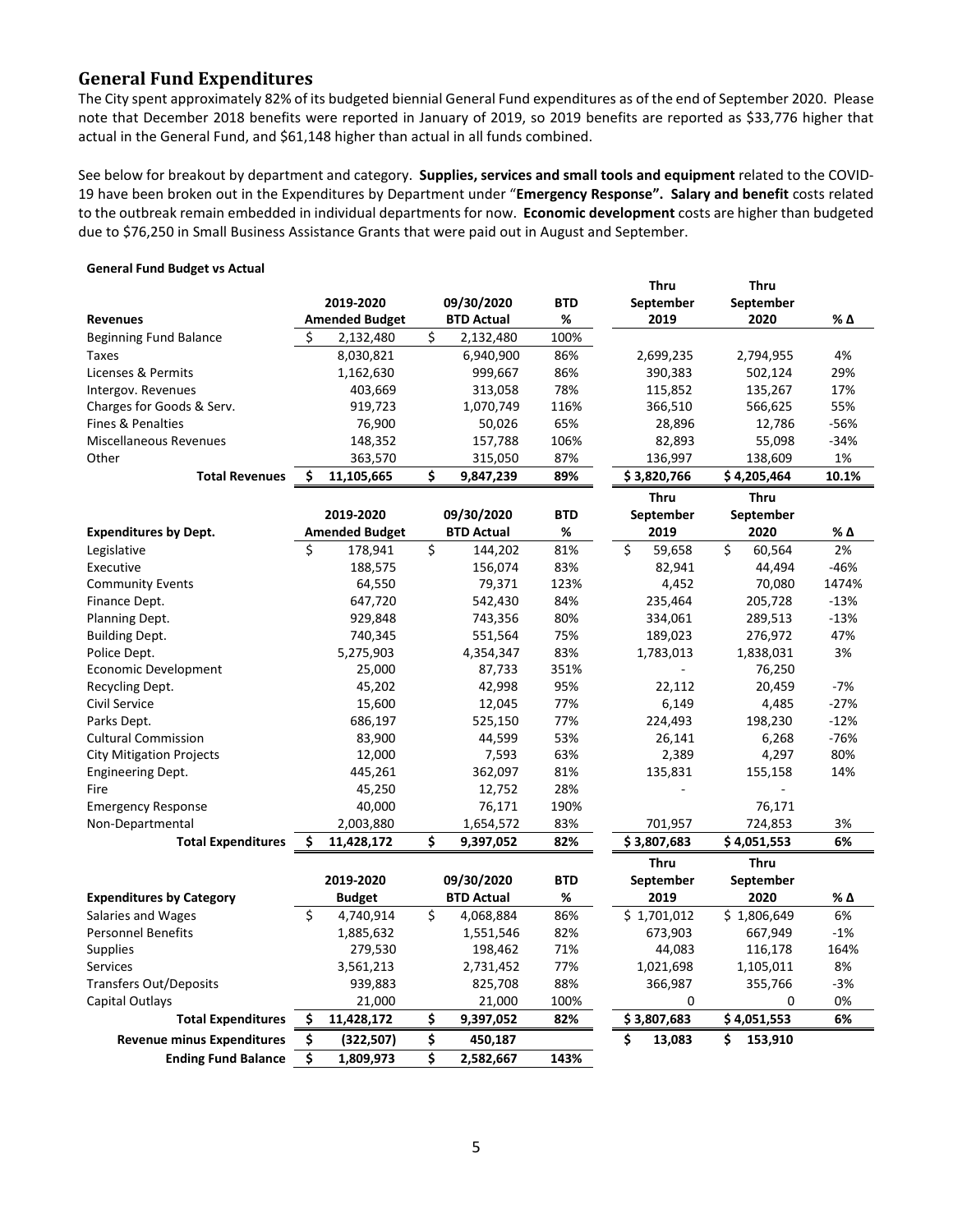# **Capital Funds**

Biennium to date, the City collected \$1,076,957 in **Real Estate Excise Tax (REET)** revenue by the end of September 2020, which is 97% of the \$1,111,500 budgeted for the biennium. \$87,266 in REET revenue was receipted in September 2020 from the sale of 27 homes in late July and August. The City is on track to **exceed its biennial forecast by over \$280,000.**



As of the end of September, the City had not collected any **Street or Park Impact Fees** in 2020 due to credits given for developer constructed park and street improvements. The Street Impact Fee revenue budget was amended in June to reflect the effect of the credits. Biennium to date, 90% of the \$281,089 of budgeted Park Impact Fees and 50% of the \$585,912 budgeted Street Impact Fees have been collected. The City will collect some of the remaining budgeted impact fees during the remainder of the year, the rest will be collected in the next biennium.



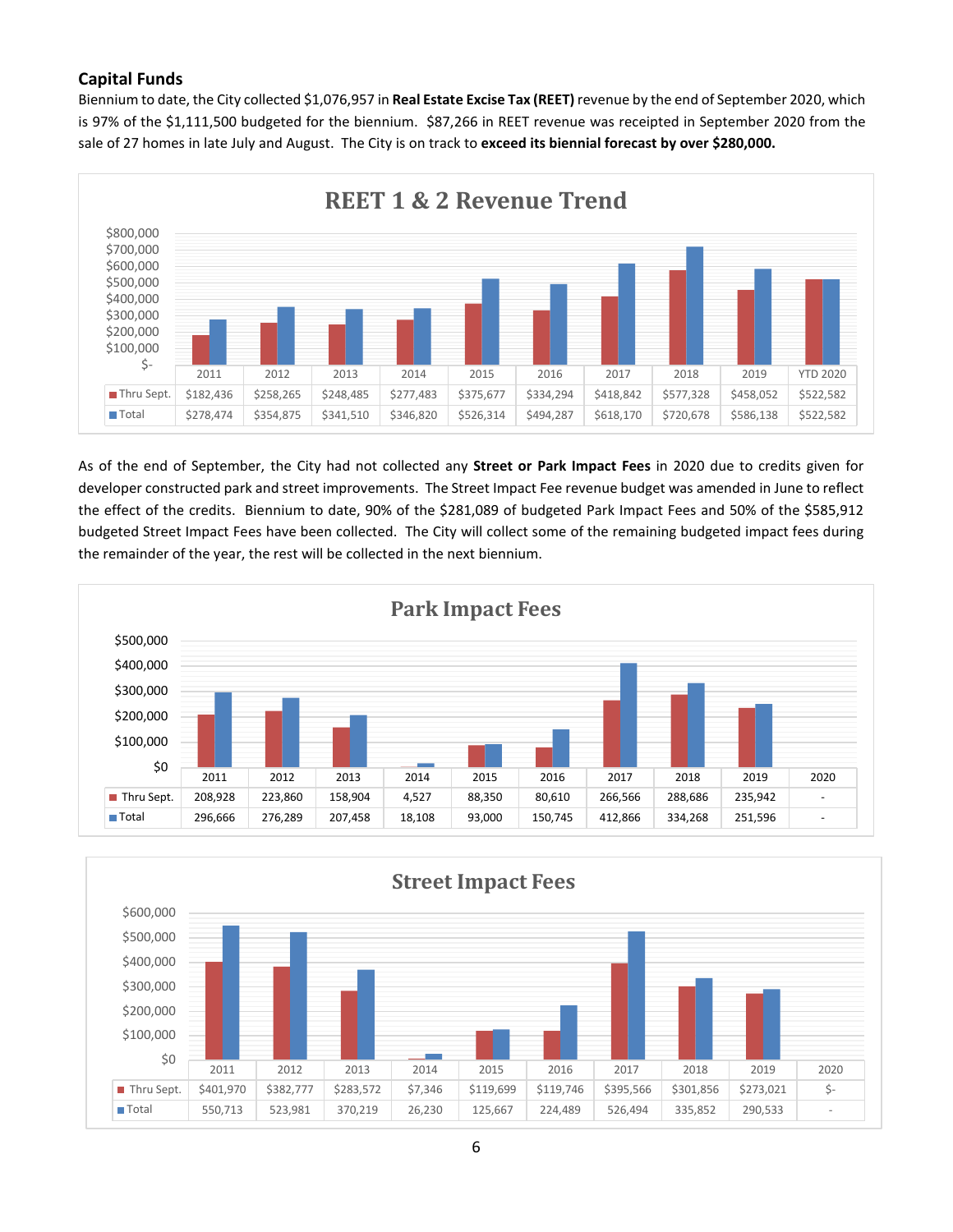# **Utility Funds**

**Revenue** from utility billing is reported on an accrual basis until the year end, when an adjusting entry is made to remove revenue that has been billed in December but will be received in January. In June of 2019, this entry was reversed, which understated 2019 revenues until year end when the error was caught and reconciled. This understates 2019 revenues by the following amounts: **Water Fund** - \$140,959, **Sewer Fund** - \$197,617, **Storm Drainage Fund** - \$61,015. In addition, **Water Fund revenues** thru July 2019, include hookup fees charged by Seattle Public Utilities (SPU). Those revenues are reported in a custodial fund in 2020, since the fees are not imposed by the City and are passed on to SPU.

The City has collected 93.6% of its budgeted biennial Water Fund revenues and is on track to **exceed is budget for Water charges for services by over \$90,000.** The City has collected 90.8% of its budgeted biennial Sewer Fund revenues and is on track to **exceed its budget of Sewer charges for services by over \$170,000**. The City has collected 94.1% of its Storm Drainage Revenue and is on track to **exceed its budget of Storm Drainage charges for services by over \$48,000.**

- **Water Fund expenditures** through September 2019 are higher than expenditures through September of 2020 due to the timing of the water meter replacement project in 2019**.**
- **Sewer Fund expenditures** were higher through September in 2019 compared to expenditures through September of 2020 due to services performed to evaluate the City's wastewater system.

|                            | Amended       |             |             | %         | Thru Sept.  | Thru Sept.  |                 |
|----------------------------|---------------|-------------|-------------|-----------|-------------|-------------|-----------------|
|                            | <b>Budget</b> | Actual      | Remaining   | Collected | 2019        | 2020        | $%$ $\triangle$ |
| <b>Water Fund</b>          |               |             |             |           |             |             |                 |
| Revenue*                   | \$4,257,804   | \$3,985,794 | \$272,010   | 93.6%     | \$1,697,051 | \$1,878,138 | 11%             |
| Expenditures               | \$4,235,157   | \$3,376,447 | \$858,710   | 79.7%     | \$1,645,293 | \$1,243,345 | $-24%$          |
| <b>Sewer Fund</b>          |               |             |             |           |             |             |                 |
| Revenue*                   | \$5,248,290   | \$4.767.161 | \$481,128   | 90.8%     | \$1,926,353 | \$2,200,857 | 14%             |
| Expenditures               | \$5.084.032   | \$3,846,703 | \$1,237,330 | 75.7%     | \$2,000,827 | \$1,378,204 | $-31%$          |
| <b>Storm Drainage Fund</b> |               |             |             |           |             |             |                 |
| Revenue*                   | \$1,612,298   | \$1,517,562 | \$94,737    | 94.1%     | \$611,884   | \$704,011   | 15%             |
| Expenditures               | \$1,552,879   | \$1,276,312 | \$276,567   | 82.2%     | \$552,741   | \$525,993   | $-5%$           |
| *See narrative above       |               |             |             |           |             |             |                 |

### **Utility Fund Budget to Actual Revenues and Expenditures**

### **Utility Past Due**

On March 18, 2020, Governor Inslee called on all public utilities to suspend water shut offs and to waive late fees on utilities until the end of COVID-19 State of Emergency or 11:59 PM on July 28, 2020, whichever occurs first. The Governor's Office is working on guidance for utilities to develop COVID-19 customer support programs once the suspension is lifted.

On October 6, 2020, the Duvall City Council passed Ordinance No. 1261 to provide utility assistance to Duvall residents who are unable to pay their utility bills due to economic conditions caused by COVID-19. The City has since sent letters to residents with past-due utility bills to determine whether they qualify for assistance.

Below is a table that shows effects of the suspension on past due utility accounts as of October 1, 2020 compared to October 1, 2019.

|      | 60 to 90 Days Past Due |               | 90 to 120 Days Past Due |               | Over 120 Days Past Due |               |  |  |  |
|------|------------------------|---------------|-------------------------|---------------|------------------------|---------------|--|--|--|
|      | <b>Total Amount</b>    | # of Accounts | <b>Total Amount</b>     | # of Accounts | <b>Total Amount</b>    | # of Accounts |  |  |  |
| 2019 | \$1,903                | 31            | \$840                   | 13            | \$1.747                | 13            |  |  |  |
| 2020 | \$14.471               | 114           | \$5,721                 | 42            | \$12,802               | 34            |  |  |  |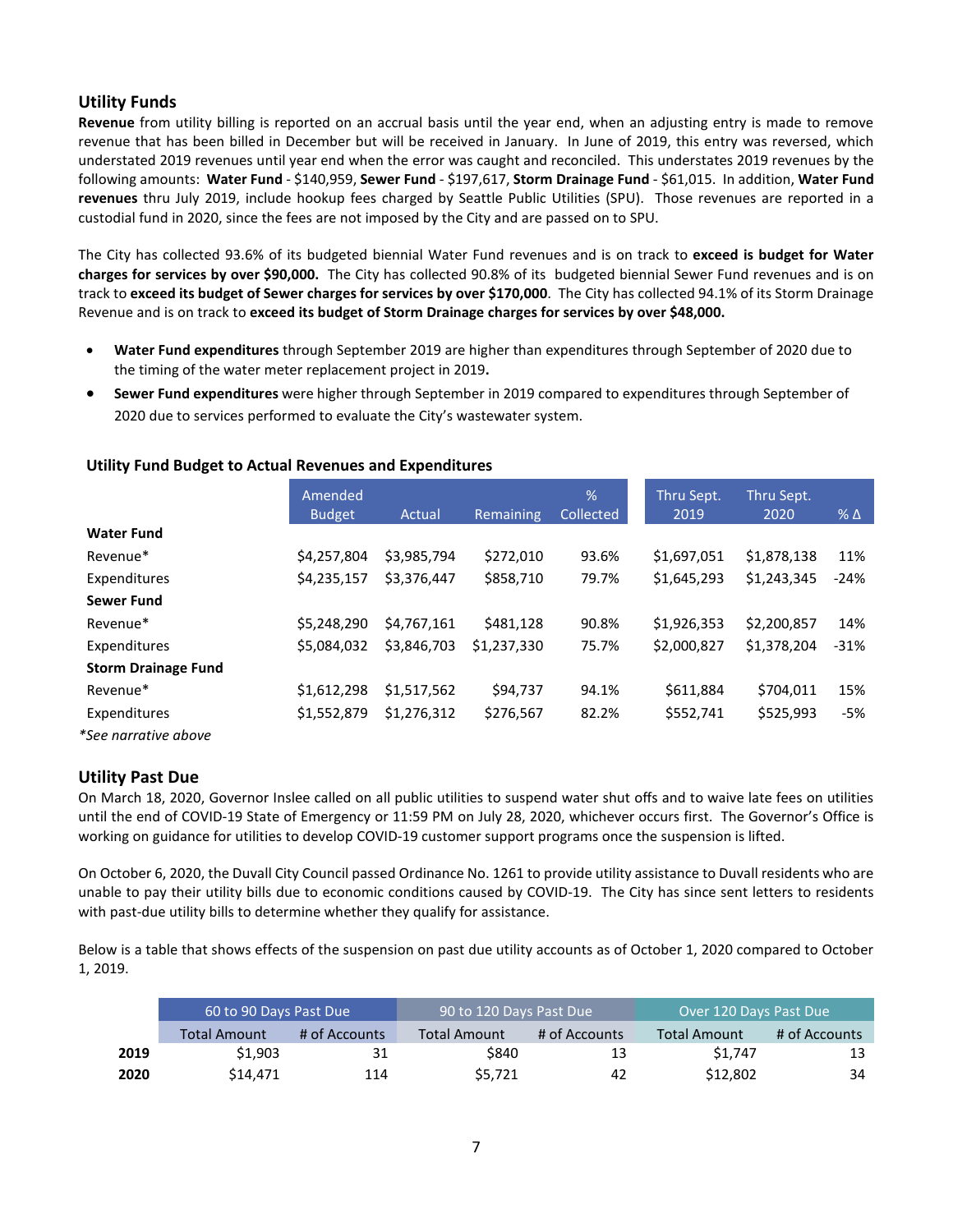## **Ending Fund Balance**

At the end of September 2020, the City had an ending fund balance of \$22,513,705 for all funds, which is \$6,031,481 more than the beginning biennial fund balance, as shown in the table below, and \$4,473,811 higher than the amended budget ending fund balance. Budget to actual expenditures and revenues for each fund can be found on the following two pages.

# **CITY OF DUVALL 2019-2020 REVENUE AND EXPENDITURE SUMMARY**

|      | Biennium to Date as of September 30, 2020 |    |                     |    |                 |    |                     |  |                     |     |                   |  |           |                     |
|------|-------------------------------------------|----|---------------------|----|-----------------|----|---------------------|--|---------------------|-----|-------------------|--|-----------|---------------------|
|      |                                           |    | <b>Beginning</b>    |    |                 |    |                     |  | <b>Ending</b>       |     |                   |  |           |                     |
| Fund | <b>Description</b>                        |    | <b>Fund Balance</b> |    | <b>Revenues</b> |    | <b>Expenditures</b> |  | <b>Fund Balance</b> |     | <b>Net Change</b> |  |           |                     |
| 001  | <b>General Fund</b>                       | \$ | 2,132,480           | Ŝ. | 9,847,239       | \$ | $9,397,052$ \$      |  | $2,582,667$ \$      |     | 450,187           |  | 684,494   | General             |
| 002  | <b>Contingency Fund</b>                   |    | 231,954             |    | 234,307         |    |                     |  | 466,260             |     | 234,307           |  |           | Fund                |
| 101  | <b>Street Fund</b>                        |    | 177,846             |    | 1,384,201       |    | 1,483,257           |  | 78,790              |     | (99,056)          |  |           | Special             |
| 102  | <b>Transportation Benefit District</b>    |    |                     |    | 92,470          |    |                     |  | 92,470              |     | 92,470            |  | 37,612    | Revenue             |
| 106  | <b>Big Rock Ball Park Maintenance</b>     |    | 35,150              |    | 239,069         |    | 196,021             |  | 78,198              |     | 43,048            |  |           | <b>Funds</b>        |
| 107  | <b>Sensitive Areas Mitigation Fund</b>    |    | 39,407              |    | 1,150           |    |                     |  | 40,557              |     | 1,150             |  |           |                     |
| 206  | 2016 LTGO - Main St Debt Svc              |    | 19,866              |    | 824,799         |    | 533,721             |  | 310,943             |     | 291,078           |  |           | 291,078 Debt Svc Fd |
| 304  | <b>Real Estate Excise Tax Fund 1</b>      |    | 990,664             |    | 587,904         |    | 144,325             |  | 1,434,243           |     | 443,579           |  |           |                     |
| 305  | <b>Real Estate Excise Tax Fund 2</b>      |    | 810,389             |    | 582,471         |    | 153,071             |  | 1,239,789           |     | 429,400           |  |           | Capital             |
| 306  | <b>Main Street Improvement</b>            |    | 1,188,870           |    | 33,887          |    | 74,793              |  | 1,147,964           |     | (40, 906)         |  | 1,788,028 | Project             |
| 307  | <b>Street CIP Fund</b>                    |    | 589,810             |    | 711,937         |    | 192,145             |  | 1,109,601           |     | 519,792           |  |           | Funds               |
| 308  | <b>Parks CIP Fund</b>                     |    | 690,840             |    | 593,838         |    | 157,674             |  | 1,127,004           |     | 436,164           |  |           |                     |
| 401  | <b>Water Fund</b>                         |    | 3,314,348           |    | 3,985,794       |    | 3,376,447           |  | 3,923,696           |     | 609,347           |  |           |                     |
| 402  | <b>Sewer Fund</b>                         |    | 2,462,035           |    | 4,767,161       |    | 3,846,703           |  | 3,382,494           |     | 920,459           |  |           |                     |
| 404  | <b>Storm Drainage Fund</b>                |    | 775,113             |    | 1,517,562       |    | 1,276,312           |  | 1,016,362           |     | 241,249           |  |           |                     |
| 407  | <b>Water CIP Fund</b>                     |    | 1,315,436           |    | 1,080,966       |    | 751,218             |  | 1,645,184           |     | 329,748           |  | 3,184,544 | Proprietary         |
| 408  | <b>Sewer CIP Fund</b>                     |    | 502,693             |    | 1,316,043       |    | 522,707             |  | 1,296,029           |     | 793,336           |  |           | <b>Funds</b>        |
| 409  | <b>Storm Drainage CIP Fund</b>            |    | 113,978             |    | 286,746         |    | 3,551               |  | 397,173             |     | 283,195           |  |           |                     |
| 410  | <b>Bond Redemption Fund</b>               |    | 19,940              |    | 905             |    |                     |  | 20,844              |     | 905               |  |           |                     |
| 411  | <b>Bond Reserve Fund</b>                  |    | 267,873             |    | 6,706           |    | 400                 |  | 274,180             |     | 6,306             |  |           |                     |
| 501  | <b>Equipment Fund</b>                     |    | 464,099             |    | 525,131         |    | 560,305             |  | 428,925             |     | (35, 174)         |  |           | Internal            |
| 502  | <b>IT Fund</b>                            |    | 190,939             |    | 500,488         |    | 438,804             |  | 252,623             |     | 61,684            |  | 45,726    | Service             |
| 503  | <b>Building Maintenance Fund</b>          |    | 148,495             |    | 264,874         |    | 245,659             |  | 167,710             |     | 19,215            |  |           | <b>Funds</b>        |
|      | <b>TOTAL</b>                              | S  | 16,482,223          |    | 29,385,647      |    | 23,354,166 \$       |  | 22,513,705          | - Ś | 6,031,481         |  |           |                     |
|      |                                           |    |                     |    |                 |    |                     |  |                     |     |                   |  |           |                     |

 $$ 45,867,870 = $ 45,867,870$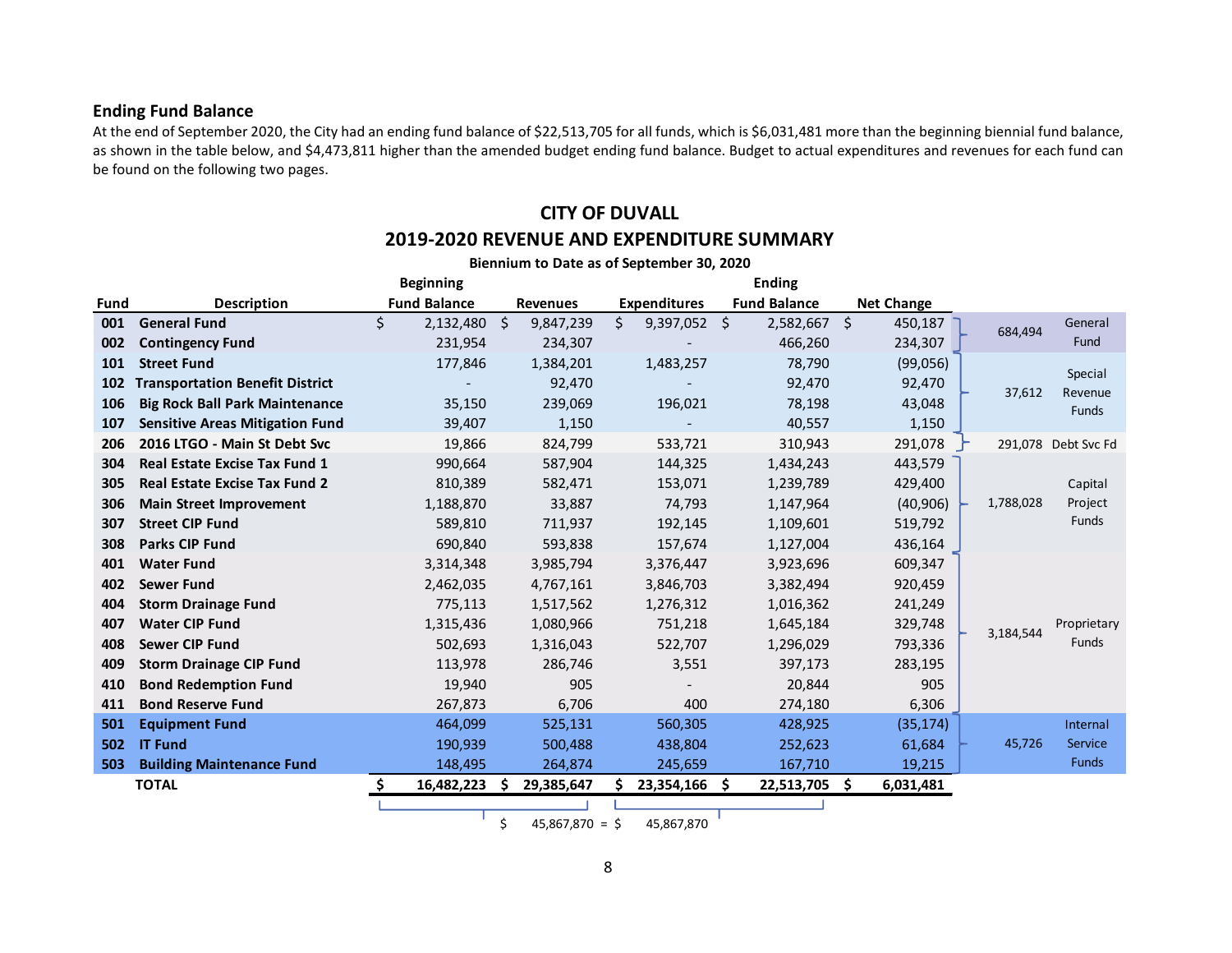#### **Revenues**

Revenues collected through September 2020 vary to revenues collect through September 2019 as follows: In the **Street Fund,** revenues are higher in 2020 from a Transportation Improvement Board grant reimbursement for the City's LED Streetlight Conversion Project. The **Transportation Benefit District Fund** started receiving Revenues in June of 2020 and is on track to receive \$165,000 for the year. The **Big Rock Ball Park Maintenance Fund** has received less revenue in 2020 due to COVID-19 related field closures. September 2020 to date revenue in the **Street and Park CIP** funds is less than 2019 due to impact fees and grant revenue received in 2019 for capital projects. The **Water and Sewer CIP** funds received more General Facilities Charge revenue year to date September 2020 as the City processes the permits it has on hand. 2020 revenue is higher in the **Building Maintenance Fund** from a King County 4 Culture grant for the Dougherty House roof replacement project.

> **CITY OF DUVALL 2019-2020 BUDGET vs ACTUAL - REVENUES**

|             |                                        |                     | Biennium to date as of September 30, 2020 |                   |                  |                 |                 |            |                |
|-------------|----------------------------------------|---------------------|-------------------------------------------|-------------------|------------------|-----------------|-----------------|------------|----------------|
|             |                                        | Amended             |                                           | <b>BTD</b>        | BTD <sub>%</sub> | Thru Sept.      | Thru Sept.      |            |                |
| <b>Fund</b> | <b>Description</b>                     | <b>Budget</b>       | <b>BTD Actual</b>                         | <b>Difference</b> | <b>Collected</b> | 2019            | 2020            | % Δ        | \$Δ            |
| 001         | <b>General Fund</b>                    | \$11,105,665        | Ŝ.<br>9,847,239                           | 1,258,426<br>S    | 89%              | Ś.<br>3,820,766 | 4,205,464<br>Ŝ. | 10% \$     | 384,698        |
| 002         | <b>Contingency Fund</b>                | 265,360             | 234,307                                   | 31,053            | 88%              | 100,584         | 99,908          | $-1\%$ \$  | (676)          |
| 101         | <b>Street Fund</b>                     | 1,699,210           | 1,384,201                                 | 315,009           | 81%              | 382,929         | 525,435         | 37% \$     | 142,506        |
| 102         | <b>Transportation Benefit District</b> |                     | 92,470                                    |                   |                  |                 | 92,470          |            |                |
| 106         | <b>Big Rock Ball Park Maintenance</b>  | 337,974             | 239,069                                   | 98,905            | 71%              | 125,470         | 68,571          | $-45\%$ \$ | (56, 899)      |
| 107         | <b>Sensitive Areas Mitigation Fund</b> | 1,171               | 1,150                                     | 21                | 98%              | 589             | 367             | $-38\%$ \$ | (222)          |
| 206         | 2016 LTGO - Main St Debt Svc           | 960,334             | 824,799                                   | 135,535           | 86%              | 352,861         | 352,861         | $0\%$ \$   | $\Omega$       |
| 304         | <b>Real Estate Excise Tax Fund 1</b>   | 588,910             | 587,904                                   | 1,006             | 100%             | 245,077         | 272,935         | $11\%$ \$  | 27,859         |
| 305         | <b>Real Estate Excise Tax Fund 2</b>   | 583,370             | 582,471                                   | 899               | 100%             | 242,316         | 271,187         | $12\%$ \$  | 28,870         |
| 306         | <b>Main Street Improvement</b>         | 35,227              | 33,887                                    | 1,340             | 96%              | 17,633          | 10,545          | $-40\%$ \$ | (7,088)        |
| 307         | <b>Street CIP Fund</b>                 | 1,006,242           | 711,937                                   | 294,306           | 71%              | 657,636         | 21,773          | -97% \$    | (635, 862)     |
| 308         | <b>Parks CIP Fund</b>                  | 633,995             | 593,838                                   | 40,157            | 94%              | 451,908         | 113,547         | $-75\%$ \$ | (338, 361)     |
| 401         | <b>Water Fund</b>                      | 4,257,804           | 3,985,794                                 | 272,010           | 94%              | 1,697,051       | 1,878,138       | $11\%$ \$  | 181,087        |
| 402         | <b>Sewer Fund</b>                      | 5,248,290           | 4,767,161                                 | 481,128           | 91%              | 1,926,353       | 2,200,857       | 14% \$     | 274,504        |
| 404         | <b>Storm Drainage Fund</b>             | 1,612,298           | 1,517,562                                 | 94,737            | 94%              | 611,884         | 704,011         | 15% \$     | 92,127         |
| 407         | <b>Water CIP Fund</b>                  | 1,313,612           | 1,080,966                                 | 232,647           | 82%              | 388,358         | 604,328         | 56% \$     | 215,970        |
| 408         | <b>Sewer CIP Fund</b>                  | 1,547,129           | 1,316,043                                 | 231,086           | 85%              | 434,261         | 727,792         | 68% \$     | 293,531        |
| 409         | <b>Storm Drainage CIP Fund</b>         | 349,838             | 286,746                                   | 63,092            | 82%              | 128,134         | 86,330          | $-33\%$ \$ | (41,804)       |
| 410         | <b>Bond Redemption Fund</b>            | 907                 | 905                                       | 2                 | 100%             | 601             | 106             | $-82\%$ \$ | (496)          |
| 411         | <b>Bond Reserve Fund</b>               | 6,706               | 6,706                                     |                   | 100%             | 4,000           | 1,388           | $-65\%$ \$ | (2,611)        |
| 501         | <b>Equipment Fund</b>                  | 571,111             | 525,131                                   | 45,980            | 92%              | 160,158         | 142,335         | $-11\%$ \$ | (17, 824)      |
| 502         | <b>IT Fund</b>                         | 571,285             | 500,488                                   | 70,797            | 88%              | 215,027         | 213,810         | $-1\%$ \$  | (1,216)        |
| 503         | <b>Building Maintenance Fund</b>       | 298,246             | 264,874                                   | 33,372            | 89%              | 102,090         | 128,749         | 26% \$     | 26,659         |
|             |                                        | TOTAL \$ 32,994,685 | \$<br>29,385,647                          | 3,701,508<br>S    | 89%              | \$12,065,686    | \$12,722,906    | 5%         | \$.<br>657,220 |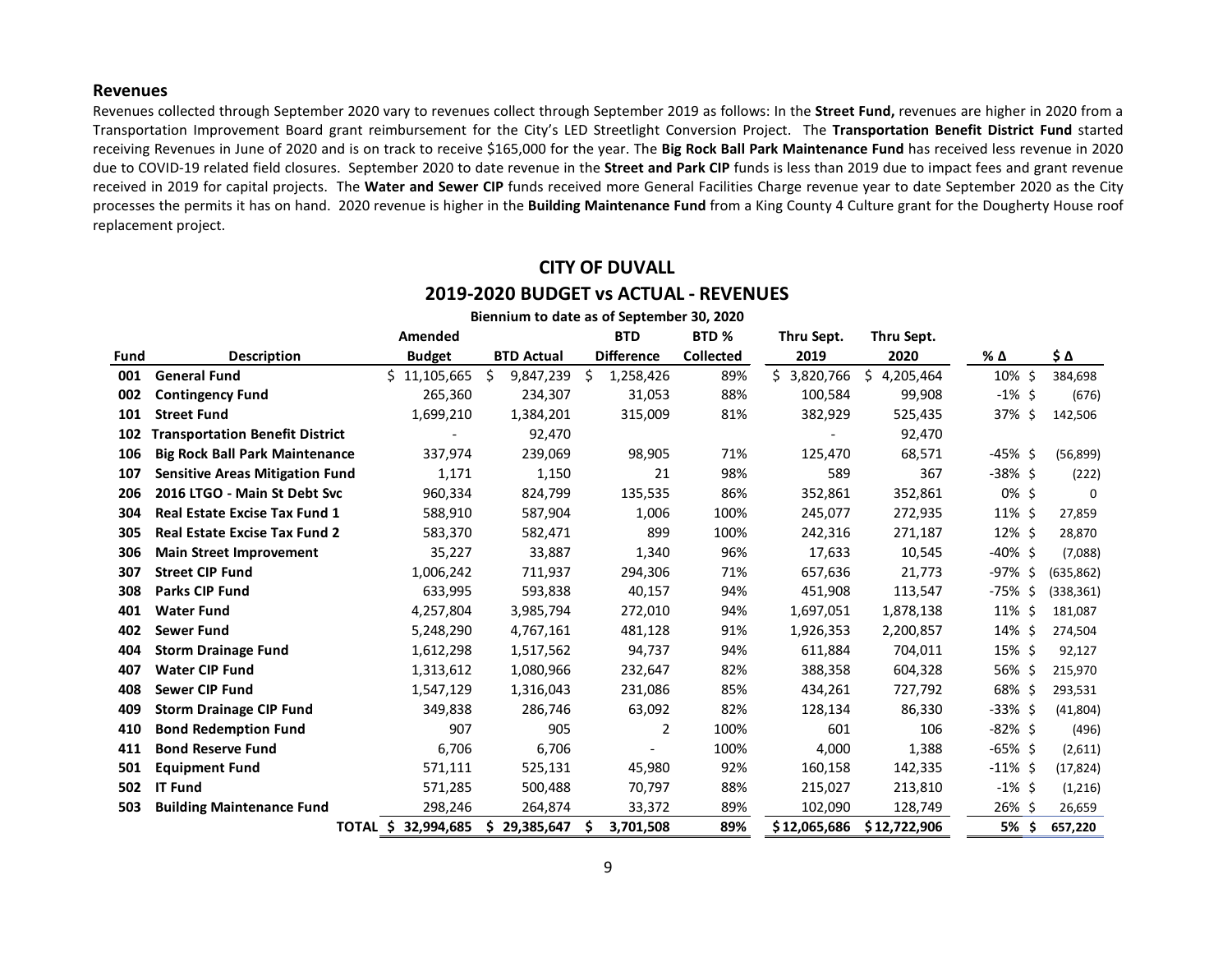### **Expenditures**

Expenditures in the **Street Fund** are higher through September of 2020 than through September of 2019 due to the LED Streetlight Conversion Project, which is being reimbursed by a grant from the Transportation Improvement Board. Expenditures in the **Parks CIP Fund** are lower in 2020 due to the Big Rock Turf and Taylor Landing Play Equipment projects in 2019. Expenditures are lower in the **Water Fund** in 2020 due to the Water Meter Replacement Project in 2019, and lower in the **Sewer Fund** due to the 2019 Batten Road Sewer Installation Project. Expenditures in the **Water CIP** fund are higher to date in 2020 than in 2019 due to the Kennedy Watermain Replacement Project, and higher to date in the **Building Maintenance Fund** due to the Public Works Roof Replacement Project.

# **CITY OF DUVALL 2019-2020 BUDGET vs ACTUAL - EXPENDITURES**

|             |                                        | Amended             |                   |                       | BTD <sub>%</sub> | Thru Sept.               | Thru Sept.     |             |               |
|-------------|----------------------------------------|---------------------|-------------------|-----------------------|------------------|--------------------------|----------------|-------------|---------------|
| <b>Fund</b> | <b>Description</b>                     | <b>Budget</b>       | <b>BTD Actual</b> | <b>BTD Difference</b> | Spent            | 2019                     | 2020           | % Δ         | \$Δ           |
| 001         | <b>General Fund</b>                    | \$11,428,172        | Ś.<br>9,397,052   | Ŝ.<br>2,031,120       | 82%              | 3,807,683                | 4,051,553      | 6% \$       | 243,870       |
| 002         | <b>Contingency Fund</b>                |                     |                   |                       |                  |                          |                |             |               |
| 101         | <b>Street Fund</b>                     | 1,794,811           | 1,483,257         | 311,554               | 83%              | 400,252                  | 598,959        | 50% \$      | 198,707       |
| 102         | <b>Transportation Benefit District</b> |                     |                   |                       |                  |                          |                |             | Ś             |
| 106         | <b>Big Rock Ball Park Maintenance</b>  | 294,735             | 196,021           | 98,715                | 67%              | 89,978                   | 78,449         | $-13\%$ \$  | (11,529)      |
| 107         | <b>Sensitive Areas Mitigation Fund</b> | 31,200              |                   | 31,200                | 0%               | $\overline{\phantom{0}}$ |                | Ś           |               |
| 206         | 2016 LTGO - Main St Debt Svc           | 958,878             | 533,721           | 425,157               | 56%              | 51,294                   | 58,201         | $13\%$ \$   | 6,907         |
| 304         | <b>Real Estate Excise Tax Fund 1</b>   | 194,200             | 144,325           | 49,874                | 74%              | 62,828                   | 61,123         | $-3\%$ \$   | (1,706)       |
| 305         | <b>Real Estate Excise Tax Fund 2</b>   | 179,857             | 153,071           | 26,786                | 85%              | 70,239                   | 62,458         | $-11\%$ \$  | (7, 781)      |
| 306         | <b>Main Street Improvement</b>         | 207,000             | 74,793            | 132,207               | 36%              | 14,198                   | 20,604         | 45% \$      | 6,407         |
| 307         | <b>Street CIP Fund</b>                 | 452,241             | 192,145           | 260,096               | 42%              | 69,044                   | 100,299        | 45% \$      | 31,255        |
| 308         | Parks CIP Fund                         | 170,516             | 157,674           | 12,841                | 92%              | 157,820                  |                | $-100\%$ \$ | (157, 820)    |
| 401         | <b>Water Fund</b>                      | 4,235,157           | 3,376,447         | 858,710               | 80%              | 1,645,293                | 1,243,345      | -24% \$     | (401, 948)    |
| 402         | <b>Sewer Fund</b>                      | 5,084,032           | 3,846,703         | 1,237,330             | 76%              | 2,000,827                | 1,378,204      | $-31\%$ \$  | (622, 623)    |
| 404         | <b>Storm Drainage Fund</b>             | 1,552,879           | 1,276,312         | 276,567               | 82%              | 552,741                  | 525,993        | $-5\%$ \$   | (26, 748)     |
| 407         | <b>Water CIP Fund</b>                  | 1,600,833           | 751,218           | 849,615               | 47%              | 102,708                  | 607,213        | 491%\$      | 504,505       |
| 408         | <b>Sewer CIP Fund</b>                  | 1,346,352           | 522,707           | 823,645               | 39%              | 171,763                  | 179,729        | 5%\$        | 7,967         |
| 409         | <b>Storm Drainage CIP Fund</b>         | 4,000               | 3,551             | 449                   |                  | 942                      | 1,443          | 53% \$      | 501           |
| 410         | <b>Bond Redemption Fund</b>            | 20,847              |                   | 20,847                | 0%               |                          |                | #DIV/0! \$  |               |
| 411         | <b>Bond Reserve Fund</b>               | 274,580             | 400               | 274,180               | 0%               | 300                      | $\blacksquare$ | $-100\%$ \$ | (300)         |
| 501         | <b>Equipment Fund</b>                  | 699,093             | 560,305           | 138,788               | 80%              | 275,086                  | 154,637        | $-44\%$ \$  | (120, 449)    |
| 502         | <b>IT Fund</b>                         | 546,638             | 438,804           | 107,834               | 80%              | 177,441                  | 187,219        | $6\%$ \$    | 9,778         |
| 503         | <b>Building Maintenance Fund</b>       | 360,993             | 245,659           | 115,334               | 68%              | 82,772                   | 117,486        | 42% \$      | 34,715        |
|             |                                        | TOTAL \$ 31,437,014 | \$23,354,166      | 8,082,848<br>S        | 74%              | \$9,733,207              | \$9,426,916    | $-3.1%$     | \$ (306, 291) |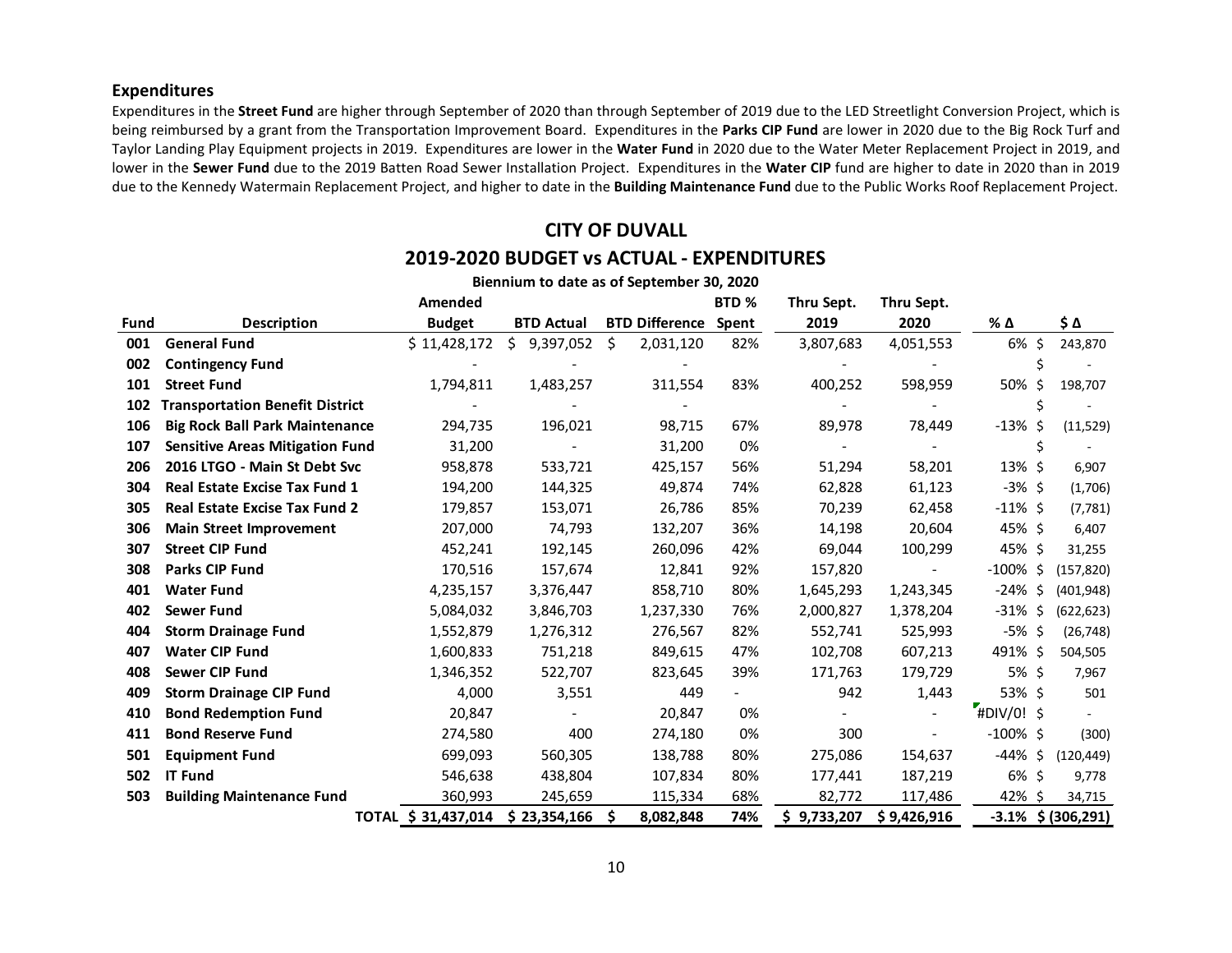#### **CITY OF DUVALL**

#### **Debt Service as of 09/30/2020**

| <b>2017 General Obligation Bonds</b> |                                           |                  |                 |              |                                     |                                                                           |                                         | <b>Remaining 2020 Funding Source(s)</b> |                                               |
|--------------------------------------|-------------------------------------------|------------------|-----------------|--------------|-------------------------------------|---------------------------------------------------------------------------|-----------------------------------------|-----------------------------------------|-----------------------------------------------|
| <b>Description</b>                   | Date of<br><b>Final</b><br><b>Payment</b> | <b>Principal</b> | <b>Interest</b> | <b>Total</b> | <b>Remaining</b><br>2020<br>Payment | <b>Property</b><br><b>Tax Levy</b>                                        | <b>REET I</b>                           | <b>REET II</b>                          | <b>Street</b><br><b>Impact</b><br><b>Fees</b> |
| <b>Big Rock Ball Field</b>           | 12/1/2025                                 | \$1,250,000      | \$95,865        | \$1,345,865  | \$210,563                           | \$210,563                                                                 |                                         |                                         |                                               |
| Main Street Project                  | 12/1/2031                                 | \$2,500,000      | \$392,549       | \$2,892,549  | \$211,125                           |                                                                           | \$70,375                                | \$70,375                                | \$70,375                                      |
| <b>State of WA Local Program</b>     |                                           |                  |                 |              |                                     |                                                                           | <b>Remaining 2020 Funding Source(s)</b> |                                         |                                               |
| <b>Description</b>                   | Date of<br><b>Final</b><br><b>Payment</b> | <b>Principal</b> | <b>Interest</b> | <b>Total</b> | <b>Remaining</b><br>2020<br>Payment | <b>Internal</b><br><b>Service</b><br><b>Charges to</b><br><b>Fund 501</b> |                                         |                                         |                                               |
| Dump Truck Purchase                  | 6/1/2029                                  | \$131,627        | \$35,041        | \$166,667    | \$3,291                             | \$3,291                                                                   |                                         |                                         |                                               |
| <b>Utility Revenue Debt</b>          |                                           |                  |                 |              |                                     | <b>Remaining 2020 Funding Source(s)</b><br><b>Sewer</b>                   |                                         |                                         |                                               |
|                                      | Date of                                   |                  |                 |              | <b>Remaining</b>                    | <b>General</b>                                                            |                                         |                                         |                                               |
|                                      | <b>Final</b>                              |                  |                 |              | 2020                                | <b>Facility</b>                                                           |                                         |                                         |                                               |
| <b>Utility Revenue Debt</b>          | <b>Payment</b>                            | <b>Principal</b> | <b>Interest</b> | <b>Total</b> | Payment                             | <b>Charges</b>                                                            |                                         |                                         |                                               |
| <b>SRF WWTP Construction Loan</b>    | 6/30/2025                                 | \$1,649,980      | \$22,796        | \$1,672,776  | \$167,278                           | \$167,278                                                                 |                                         |                                         |                                               |

The City's long-term debt outstanding balances are shown in the table above. Limited-Term General Obligation (LTGO) Bonds interest payments are due twice annually, on the 1<sup>st</sup> of June and December, and the principal amount is due once a year on December 1<sup>st</sup>. The City will pay \$226,125 in debt payments related to the Big Rock Ball Field and \$242,250 in payments related to the Main Street Project in 2020.

In November of 2019, the City took out a State of Washington Local Program loan in 2019 to purchase a dump truck. Interest payments are due twice annually on June 1<sup>st</sup> and December 1<sup>st</sup>, and a principal payment is due annually on June 1<sup>st</sup>. The City will make \$14,984 in debt payments for its dump truck loan in 2020.

Both principal and interest payments for the Wastewater Treatment Plant (WWTP) construction loan are due twice annually, on June 30<sup>th</sup> and December 30<sup>th</sup>. The City will pay \$334,555 in payments related to its WWTP loan in 2020.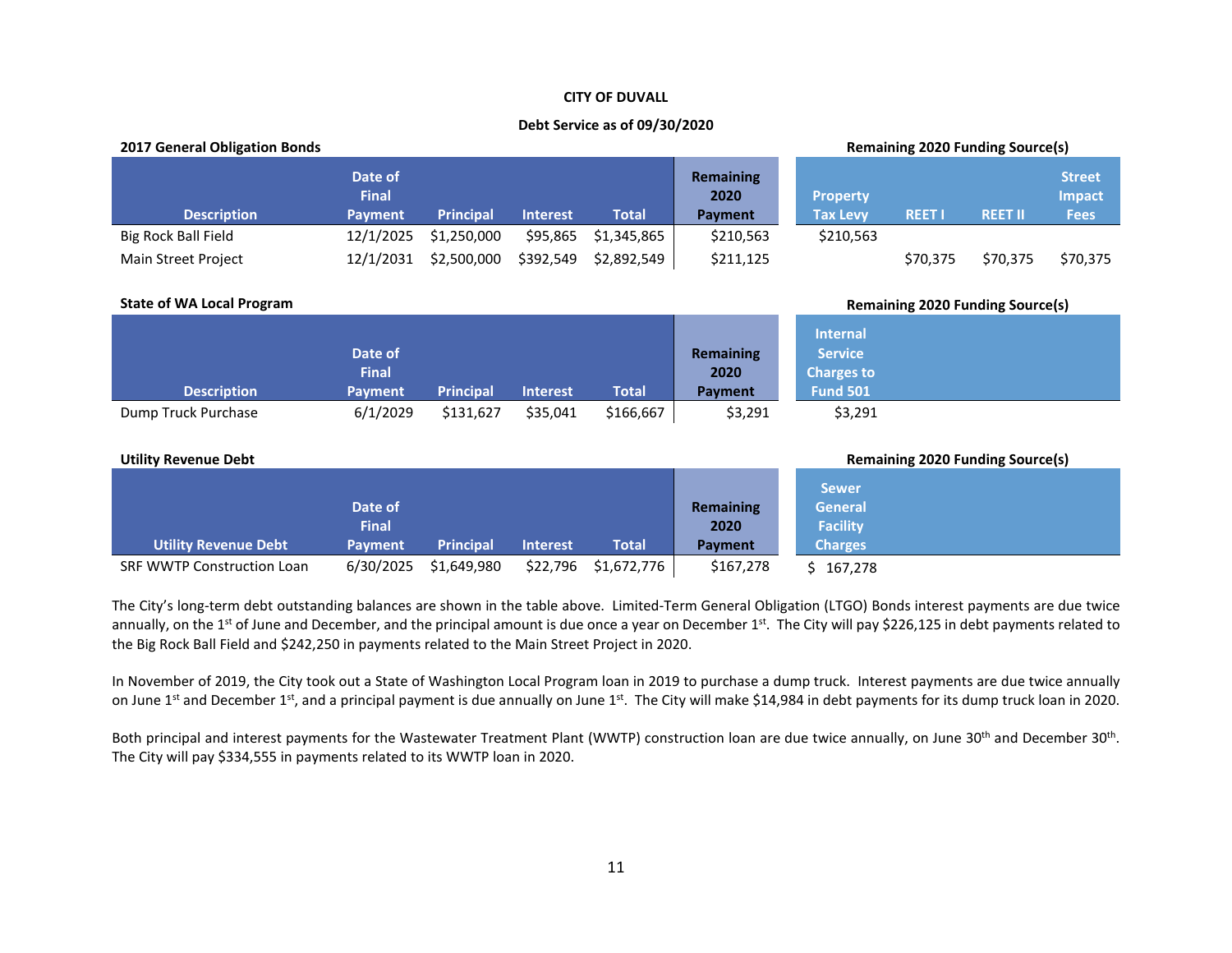### **Reserve Balance Requirements**

| Fund # | <b>Fund Description</b>   | <b>Budgeted</b> | <b>Required</b> | <b>Ending Fund</b><br><b>Balance</b> | <b>Notes</b>                                                                 |
|--------|---------------------------|-----------------|-----------------|--------------------------------------|------------------------------------------------------------------------------|
| 001    | General Fund              | Ś.<br>832,615   | 893,103<br>S.   | 2,582,667<br>S.                      | 17% per Resolution 04-04 Internally Restricted                               |
| 001    | Disaster Relief           | 25,000          | 25,000          |                                      | <b>Established by City Council</b>                                           |
| 001    | Internal Restricted-Other | 22,408          | 22,412          |                                      | Drug Enforcement & Mitigation                                                |
| 002    | Contingency               | 494,814         | 549,930         | 466,260                              | Maximum allowed is 37.5% of Assessed Value (AV) -<br>\$1,466,479,816 in 2020 |
| 106    | Big Rock Ball Park Fund   | 126,000         | 63,011          | 78,198                               | Resolution 18-16 - 50% of ballfield revenue held for turf<br>replacement     |
| 401    | Water Utility             | 749,132         | 698,625         | 3,923,696                            | Resolution 04-04. Increased by CPI-U every Jan. 1                            |
| 402    | Sewer Utility             | 998,844         | 987,263         | 3,846,703                            | Resolution 04-04. Increased by CPI-U every Jan. 1                            |
| 402    | Sewer Utility, DOE Loan   | 335,000         | 335,000         |                                      | Annual Loan Amount                                                           |
| 404    | <b>Storm Drain</b>        | 312,139         | 305,749         | 397,173                              | Resolution 04-04. Increased by CPI-U every Jan. 1                            |
| 501    | Equipment Fund            | 200,000         | 200,000         | 371,867                              | Resolution 04-04 - flat amount in reserve                                    |
|        | Total                     | \$4,095,952     | \$4,080,092     | \$11,666,563                         |                                                                              |

Reserve balance requirements are shown in the table above. Amounts budgeted are for the two-year biennium, amounts required are for 2020. All 2020 required reserve balances are being met.

In accordance with the requirements of Governmental Accounting Standards Board Statement No.54, Fund Balance Reporting and Governmental Fund Type Definitions, some internally designated reserves (including the 17% reserve established by Resolution 04-04) will be reported as unreserved in the annual financial statements.